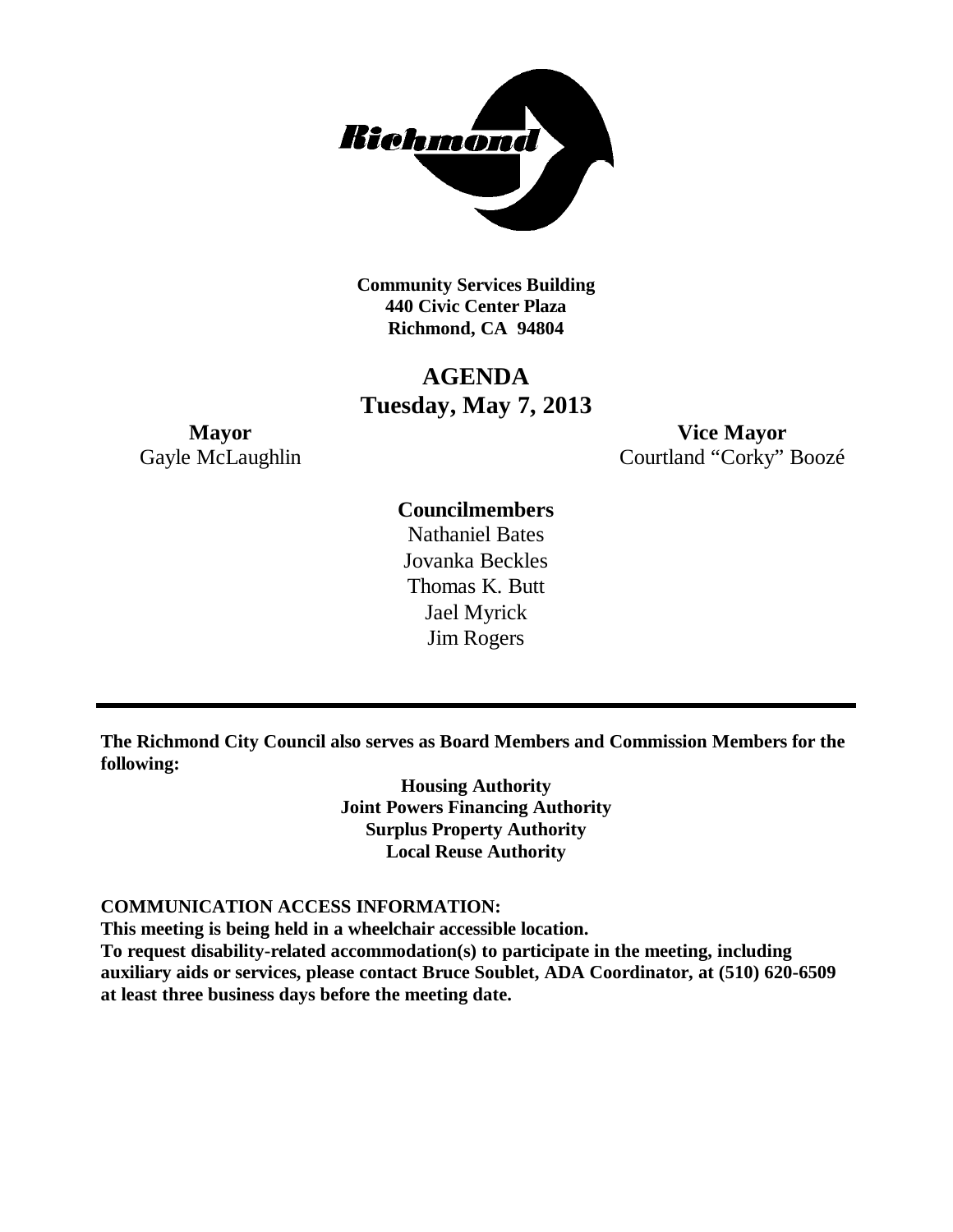# **MEETING PROCEDURES**

The City of Richmond encourages community participation at its City Council meetings and has established procedures that are intended to accommodate public input in a timely and time-sensitive way. As a courtesy to all members of the public who wish to participate in City Council meetings, please observe the following procedures:

**PUBLIC COMMENT ON AGENDA ITEMS:** Anyone who desires to address the City Council on items appearing on the agenda must complete and file a pink speaker's card with the City Clerk **prior** to the City Council's consideration of the item. Once the City Clerk has announced the item and discussion has commenced, no person shall be permitted to speak on the item other than those persons who have submitted their names to the City Clerk. Your name will be called when the item is announced for discussion. **Each speaker will be allowed TWO (2) MINUTES to address the City Council on NON-PUBLIC HEARING items listed on the agenda.**

**OPEN FORUM FOR PUBLIC COMMENT:** Individuals who would like to address the City Council on matters not listed on the agenda or on **Presentations, Proclamations and Commendations, Report from the City Attorney, or Reports of Officers** may do so under Open Forum. All speakers must complete and file a pink speaker's card with the City Clerk **prior** to the commencement of Open Forum. **The amount of time allotted to individual speakers shall be determined based on the number of persons requesting to speak during this item. The time allocation for each speaker will be as follows: 15 or fewer speakers, a maximum of 2 minutes; 16 to 24 speakers, a maximum of 1 and one-half minutes; and 25 or more speakers, a maximum of 1 minute.**

### **SPEAKERS ARE REQUESTED TO OCCUPY THE RESERVED SEATS IN THE FRONT ROW BEHIND THE SPEAKER'S PODIUM AS THEIR NAME IS ANNOUNCED BY THE CITY CLERK.**

**CONSENT CALENDAR:** Consent Calendar items are considered routine and will be enacted, approved or adopted by one motion unless a request for removal for discussion or explanation is received from the audience or the City Council. A member of the audience requesting to remove an item from the Consent Calendar must complete and file a speaker's card with the City Clerk **prior to the City Council's consideration of Agenda Review.** An item removed from the Consent Calendar may be placed anywhere on the agenda following the City Council's agenda review.

Any law enforcement officer on duty or whose service is commanded by the presiding officer shall be Sergeant-at-Arms of the Council meetings. He/she, or they, shall carry out all orders and instructions given by the presiding officer for the purpose of maintaining order and decorum at the Council meetings (City Council Rules of Procedure and Order Section III F, RMC Section 2.12.030).

**\*\*\*\*\*\*\*\*\*\*\*\*\*\*\*\*\*\*\*\*\*\*\*\*\*\*\*\*\*\*\*\*\*\*\*\*\*\*\*\*\*\*\*\*\*\*\*\*\*\*\*\*\*\*\*\*\*\***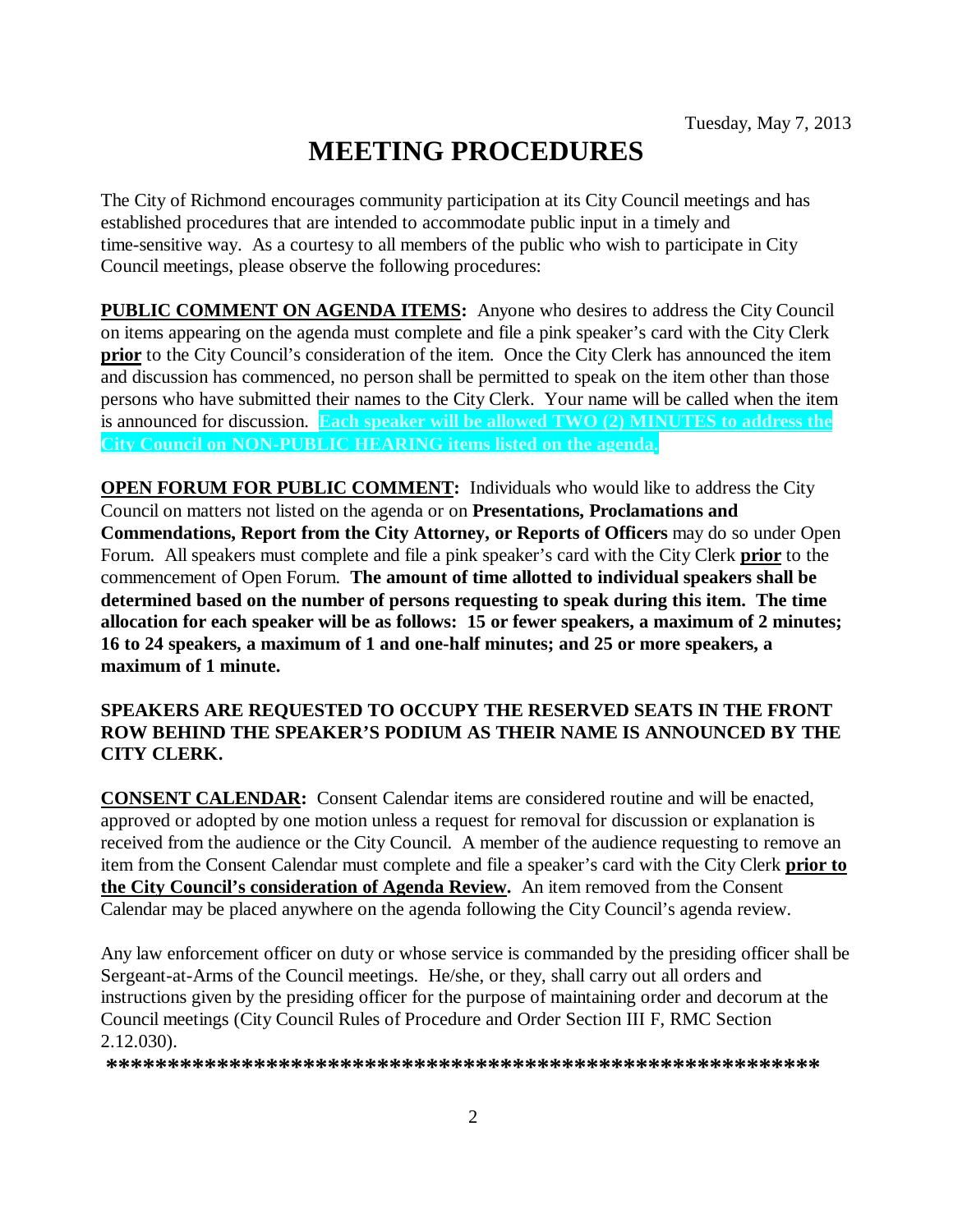# **EVENING OPEN SESSION**

#### 5:00 p.m.

### **A. ROLL CALL**

**B. PUBLIC COMMENT**

#### **C. ADJOURN TO CLOSED SESSION**

# **CLOSED SESSION**

Shimada Room of the Community Services Building

#### **A. CITY COUNCIL**

**A-1.** CONFERENCE WITH LEGAL COUNSEL - EXISTING LITIGATION (Subdivision [a] of Government Code Section 54956.9):

Booker vs. City of Richmond

Jenkins vs. City of Richmond

**A-2.** CONFERENCE WITH LEGAL COUNSEL - ANTICIPATED LITIGATION (Initiation of litigation pursuant to Subdivision (c) of Government Code Section 54956.9):

One Case

**A-3.** CONFERENCE WITH REAL PROPERTY NEGOTIATOR (Government Code Section 54956.8):

> Property: Terminal One Agency negotiator(s): Bill Lindsay, Richard Mitchell, and Jim Matzorkis Negotiating parties: Suzhou Webang Property Management, LLC, CMA, Sares Regis, and Virtual Development Corporation Under negotiation: Price and terms of payment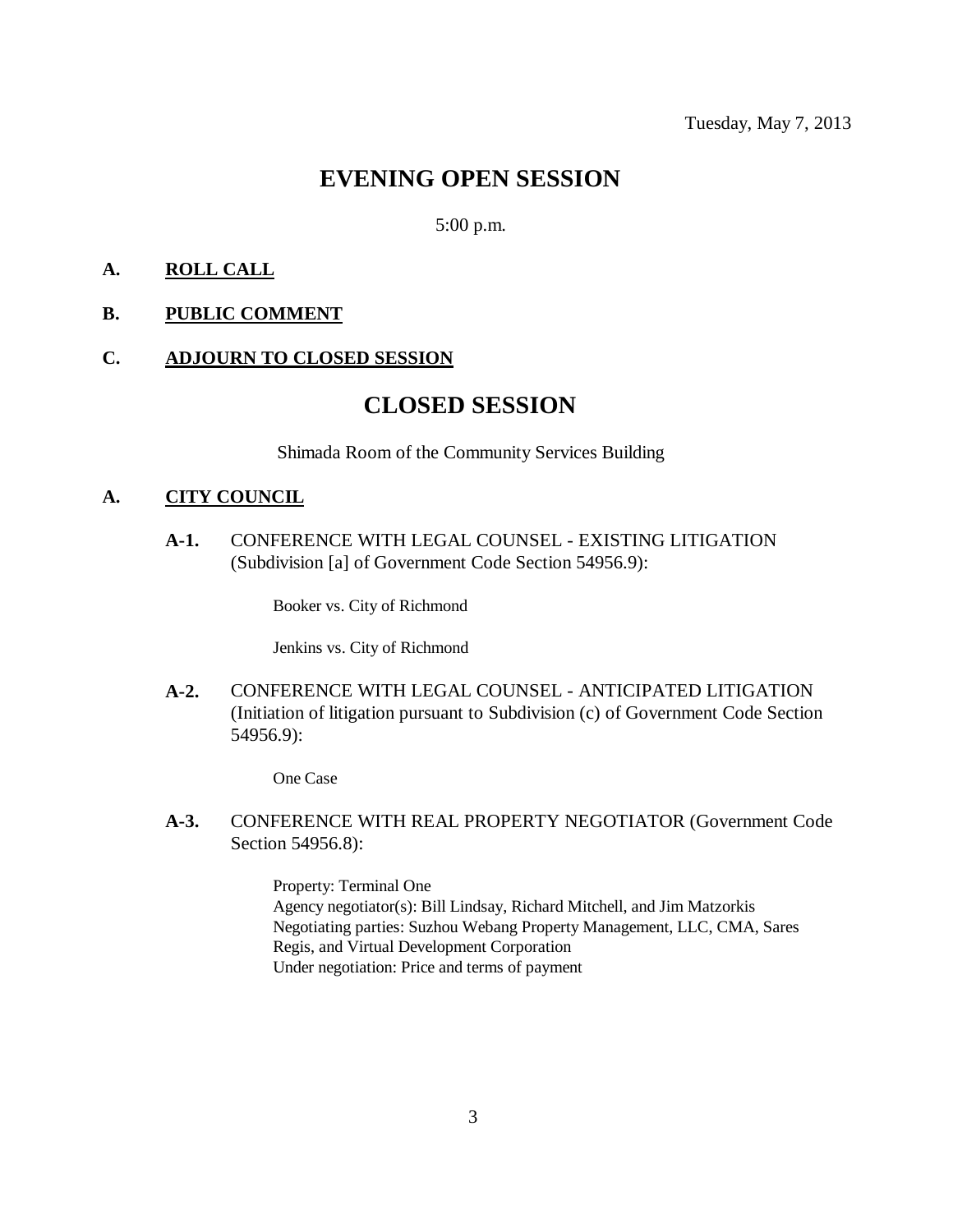# **REGULAR MEETING OF THE RICHMOND CITY COUNCIL**

6:30 p.m.

#### **A. PLEDGE TO THE FLAG**

- **B. ROLL CALL**
- **C. STATEMENT OF CONFLICT OF INTEREST**
- **D. AGENDA REVIEW**
- **E. OPEN FORUM FOR PUBLIC COMMENT**

#### **F. PRESENTATIONS, PROCLAMATIONS, AND COMMENDATIONS**

- **F-1.** PROCLAMATION acknowledging May 9, 2013, as Bike to Work Day in the City of Richmond - Mayor McLaughlin (620-6503).
- **F-2.** PROCLAMATION acknowledging May 5 -11, 2013, as Drinking Water Week in the City of Richmond - Mayor McLaughlin (620-6503).

#### **G. REPORT FROM THE CITY ATTORNEY OF FINAL DECISIONS MADE AND NON-CONFIDENTIAL DISCUSSIONS HELD DURING CLOSED SESSION**

#### **H. CITY COUNCIL CONSENT CALENDAR**

- **H-1.** ADOPT a resolution authorizing an agreement between the City and County of San Francisco and the City of Richmond to accept grant funds from the Fiscal Year 2012 Urban Area Security Initiative (UASI) in the amount of \$32,300 to purchase rescue equipment, and a storage container to secure the equipment, associated with the development of a Marine Response Program - Fire Department (Chief Michael Banks 307-8041).
- **H-2.** APPROVE a three-year agreement with the Native American Health Center for the lease of City-owned property at 2566 Macdonald Avenue from June 1, 2013, to May 31, 2016, with two additional one-year extension options, to provide health-related prevention and early intervention services for the local Native American community - City Manager's Office (Bill Lindsay 620-6512).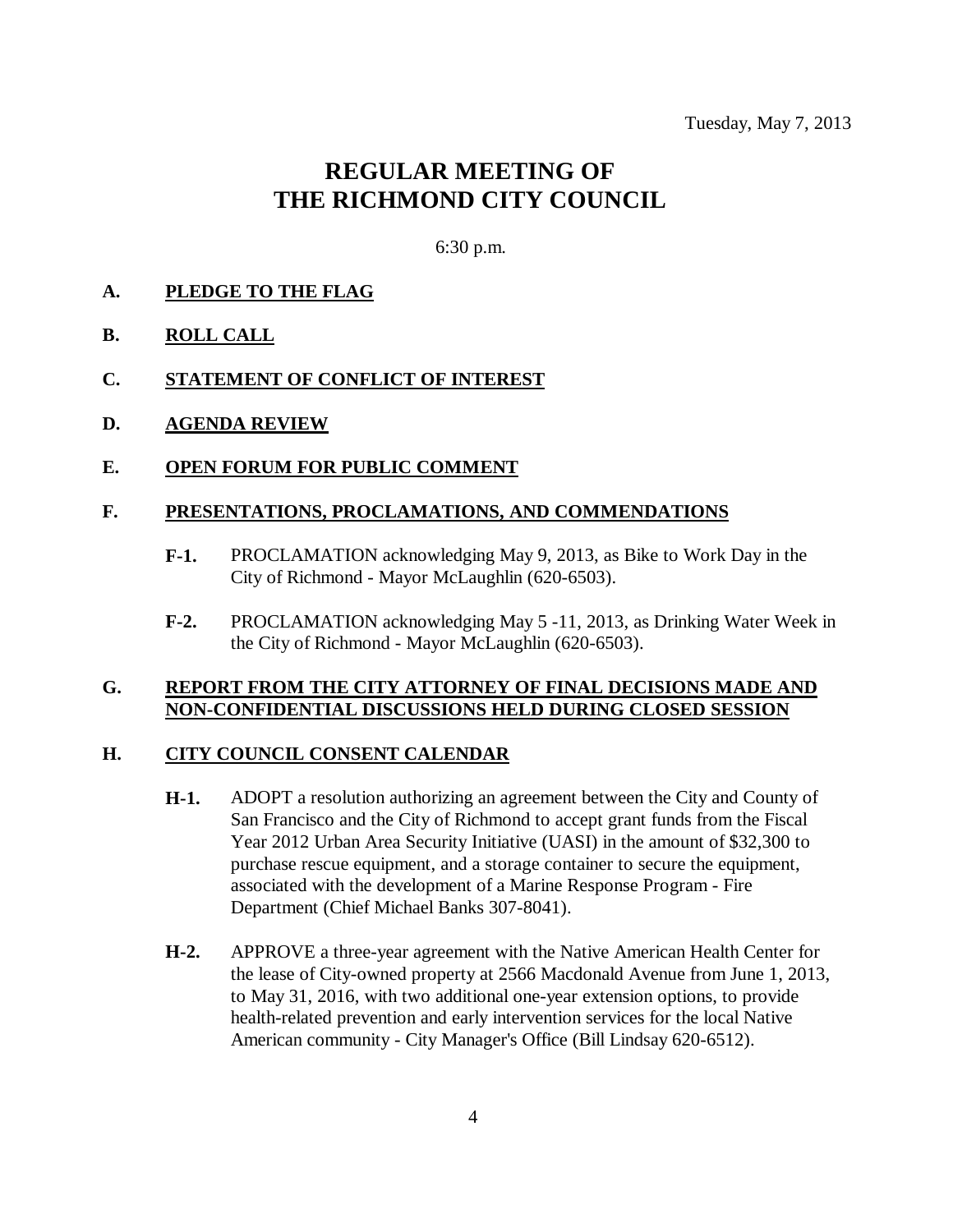- **H-3.** APPROVE a contract with BioMax Environmental Services, LLC for on-call services for monitoring the level of hydrogen sulfide gas at and around the wastewater treatment plant, Point Richmond, Washington Elementary School, and other neighboring communities, in the amount of \$80,000 and for a term extending to December 31, 2014 - Engineering Services Department (Chad Davisson 307-8091).
- **H-4.** APPROVE the purchase of equipment with State Homeland Security Grant Funds for the Fire Department's Urban Search and Rescue (USAR) Training Program from the Mallory Company and L.N. Curtis & Sons in the amounts of \$21,106.50 and \$7,936.04, respectively - Fire Department (Chief Michael Banks 307-8041).
- **H-5.** ADOPT a resolution approving the Engineer's Report for Fiscal Year 2013-2014 for the Hilltop Landscape Maintenance District ("HLMD"), declaring the Council's intention to increase the annual assessment in the HLMD, and setting a public hearing concerning the proposed increased assessment for June 4, 2013, at 6:30 p.m., in the City Council Chambers at 440 Civic Center Plaza in the City of Richmond - Public Works Department (Yader A. Bermudez 231-3008).
- **H-6.** ADOPT a resolution approving the Engineer's Report for Fiscal Year 2013-2014 for the Marina Bay Landscaping and Lighting Maintenance District, declaring the Council's intention to increase the annual assessment in the Marina Bay Landscaping and Lighting Maintenance District, and setting a public hearing concerning the proposed increased assessment for June 4, 2013, at 6:30 p.m., in City Council Chambers at 440 Civic Center Plaza in the City of Richmond - Public Works Department (Yader A. Bermudez 231-3008).
- **H-7.** APPROVE the purchase of fitted AS-501 threat level IIIA ballistic helmets, to replace existing Police Department equipment, from Armor Source, LLC, in an amount not to exceed \$18,000 - Police Department (Chief Chris Magnus 621- 1802).
- **H-8.** ADOPT a resolution amending the City of Richmond's Position Classification Plan adding the new classification of Buyer II to create a flexibly-staffed classification series - Human Resources Management Department (Leslie Knight 620-6600).
- **H-9.** INTRODUCE an ordinance (first reading) establishing the wages, salary, and compensation for the new classification of Buyer II (Salary Range No. 52D: \$5,824 - \$7,050/month) - Human Resources Management Department (Leslie Knight 620-6600).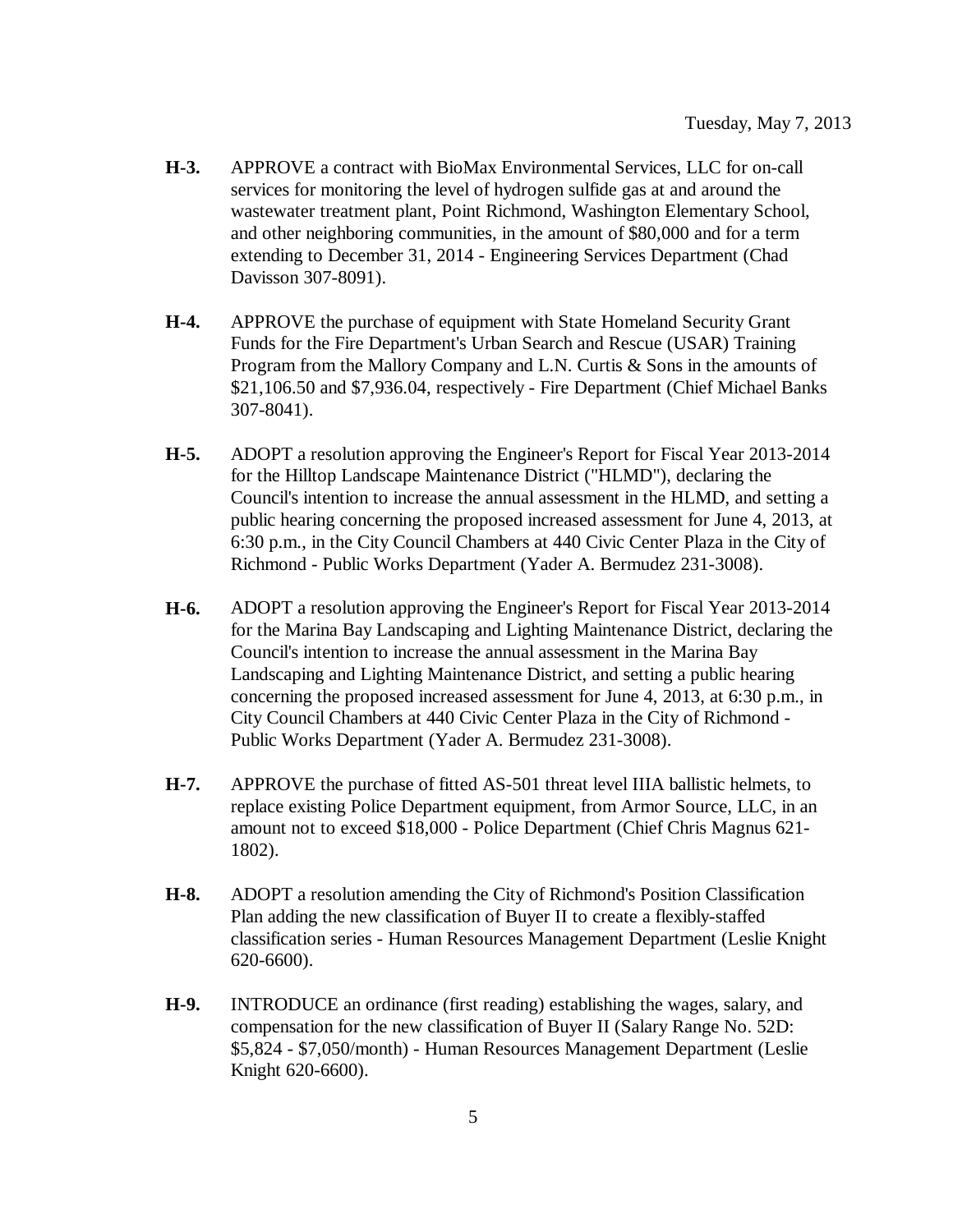- **H-10.** APPROVE a contract amendment with Softfile to provide additional digital archiving services to the Police Department in an amount not to exceed \$30,000, with a total combined contract amount not to exceed \$55,000, and for a term extending to June 30, 2014 - Police Department (Chief Chris Magnus 621-1802).
- **H-11.** APPROVE an amendment to the contract with Meyers, Nave, Riback, Silver & Wilson to continue its legal representation of the City in the lawsuits entitled Booker vs. City of Richmond and Jenkins vs. City or Richmond in the amount of \$365,000 - City Attorney's Office (Bruce Reed Goodmiller 620-6509).
- **H-12.** APPROVE an amendment to the contract with Pacific Park Management (PPM) to provide parking management services at the 12th Street and Nevin Avenue garage and surface parking lot in downtown Richmond in the amount of \$10,000, increasing the total contract amount to \$20,000, and for a term extending to December 31, 2015 - City Manager's Office (Bill Lindsay 620-6512).
- **H-13.** APPROVE the purchase of three half-ton pickup trucks from Hilltop Ford (Richmond, California) in an amount not to exceed \$60,000 - Public Works Department (Yader A. Bermudez 231-3008)
- **H-14.** REVIEW budget status report and proposed budget review schedule, and provide direction to staff as appropriate - Finance Department (James Goins 620-6740).
- **H-15.** APPROVE a contract with Pyro Engineering, dba Bay Area Fireworks, to provide a fireworks show for the City of Richmond on July 3rd at the Marina Bay Park in the amount of \$20,000 for July 3, 2013, \$20,000 for July 3, 2014, and \$20,000 for July 3, 2015 - Recreation Department (Keith Jabari 620-6791).
- **H-16.** ADOPT a resolution approving the revised Administrative Plan governing the U.S. Department of Commerce Economic Development Administration (EDA) City of Richmond Revolving Loan Fund (RLF) Grant - City Manager's Office (Bill Lindsay/Janet Johnson 307-8131).
- **H-17.** AUTHORIZE a transfer of funds from the Insurance Reserve Fund to the Workers' Compensation Operating Budget in the amount of \$810,000 to provide for the necessary funding for claims payments - Human Resources Management Department (Leslie Knight 620-6600).
- **H-18.** APPROVE the minutes of the regular March 19 and April 2, 2013, meetings City Clerk's Office (Diane Holmes 620-6513).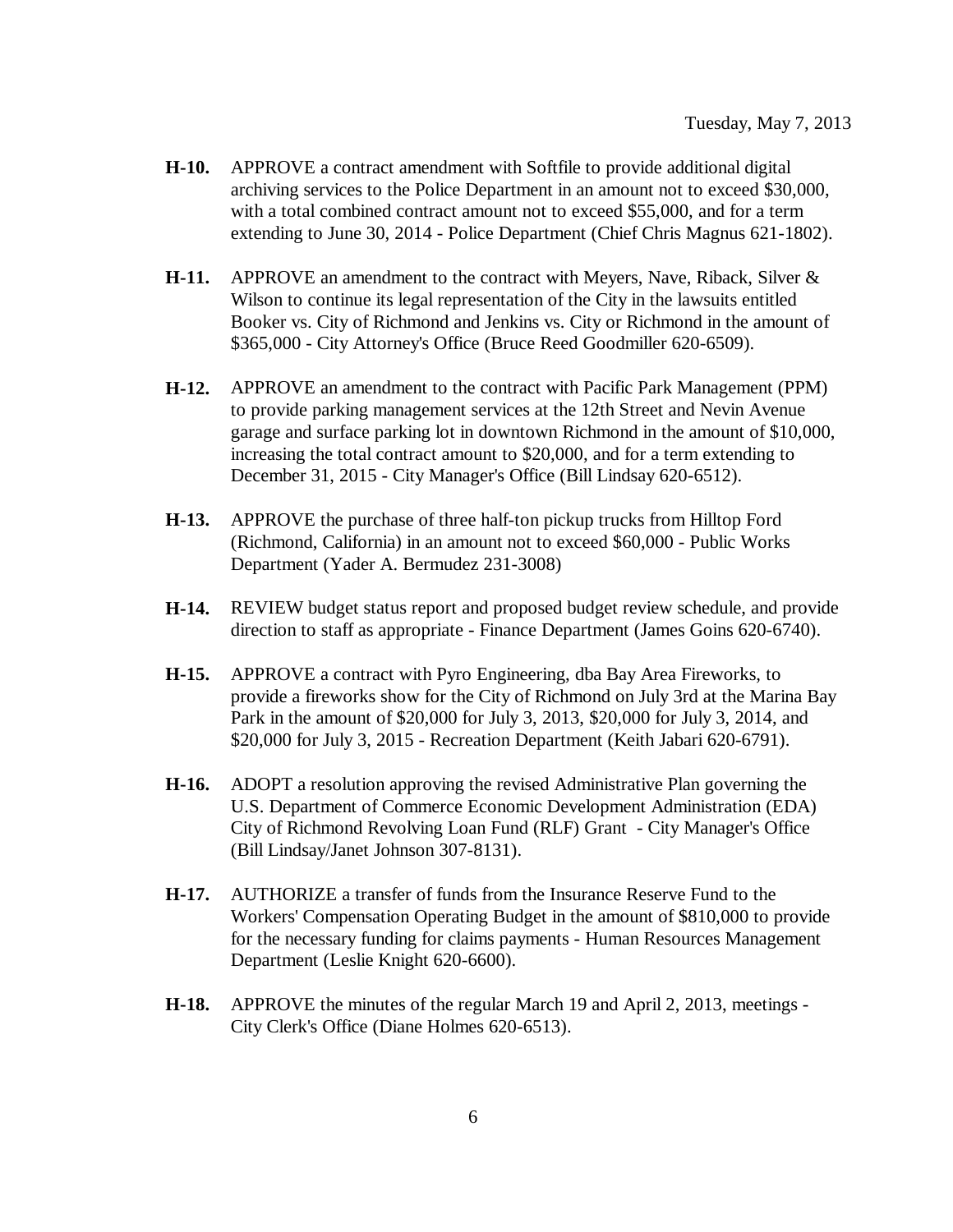- **H-19.** REJECT three construction bids for the Marina Bay Park Restroom Facility, as a result of these bids exceeding the available budget, and direct staff to revise the scope of work and call for new bids - Public Works Department (Yader A. Bermudez 231-3008).
- **H-20.** APPROVE the transfer and appropriation of \$10,000 from the insurance proceeds from the 2010 demolition of the Martin Luther King Jr. Community Center into the City Manager's Office budget to fund a contract with Wong Logan Architects to develop architectural concept documents for the new Martin Luther King Jr. Community Center - City Manager's Office and Engineering Services Department (Bill Lindsay 620-6512/Alan Wolken 307-8137).
- **H-21.** INTRODUCE an ordinance (first reading) establishing the wages, salary, and compensation for the new classification of Duplicating/Mail Specialist I (Salary Range No. 12: \$3,403 - \$4,137/month), and the new classification of Duplicating/ Mail Specialist II (Salary Range No. 18: \$3,743 - \$4,551/month) - Human Resources Management Department (Leslie Knight 620-6600).
- **H-22.** APPROVE a legal services agreement with Cotchett, Pitre & McCarthy, LLP to prosecute a civil action on a contingent-fee basis as directed in closed session - City Attorney's Office (Bruce Reed Goodmiller 620-6509).
- **H-23.** APPROVE the following appointments and reappointments: Point Molate Community Advisory Committee: Jim Hite, incumbent, term ending May 3, 2015; Joan Garrett, incumbent, term ending May 3, 2015; Steven Rosing, incumbent, term ending May 3, 2015; Mary Sundance, incumbent, term ending May 3, 2015; Commission on Aging: Ella Sewell, incumbent, term ending May 19, 2015; Rose Brooks, incumbent, term ending May 19, 2015; Housing Advisory Commission: Anntheia Farr, incumbent, term ending November 1, 2015; Sylvia Gray-White, new appointment, term ending November 1, 2015; Planning Commission: Eduardo Martinez, new appointment, term ending June 30, 2014 (completing an unexpired term) - Mayor McLaughlin (620-6503).
- **H-24.** APPROVE a contract and scope of work with the Men and Women of Purpose for continued programs and services to assist the re-entry population in Richmond in an amount not to exceed \$10,000 - City Manager's Office (Bill Lindsay 620- 6512).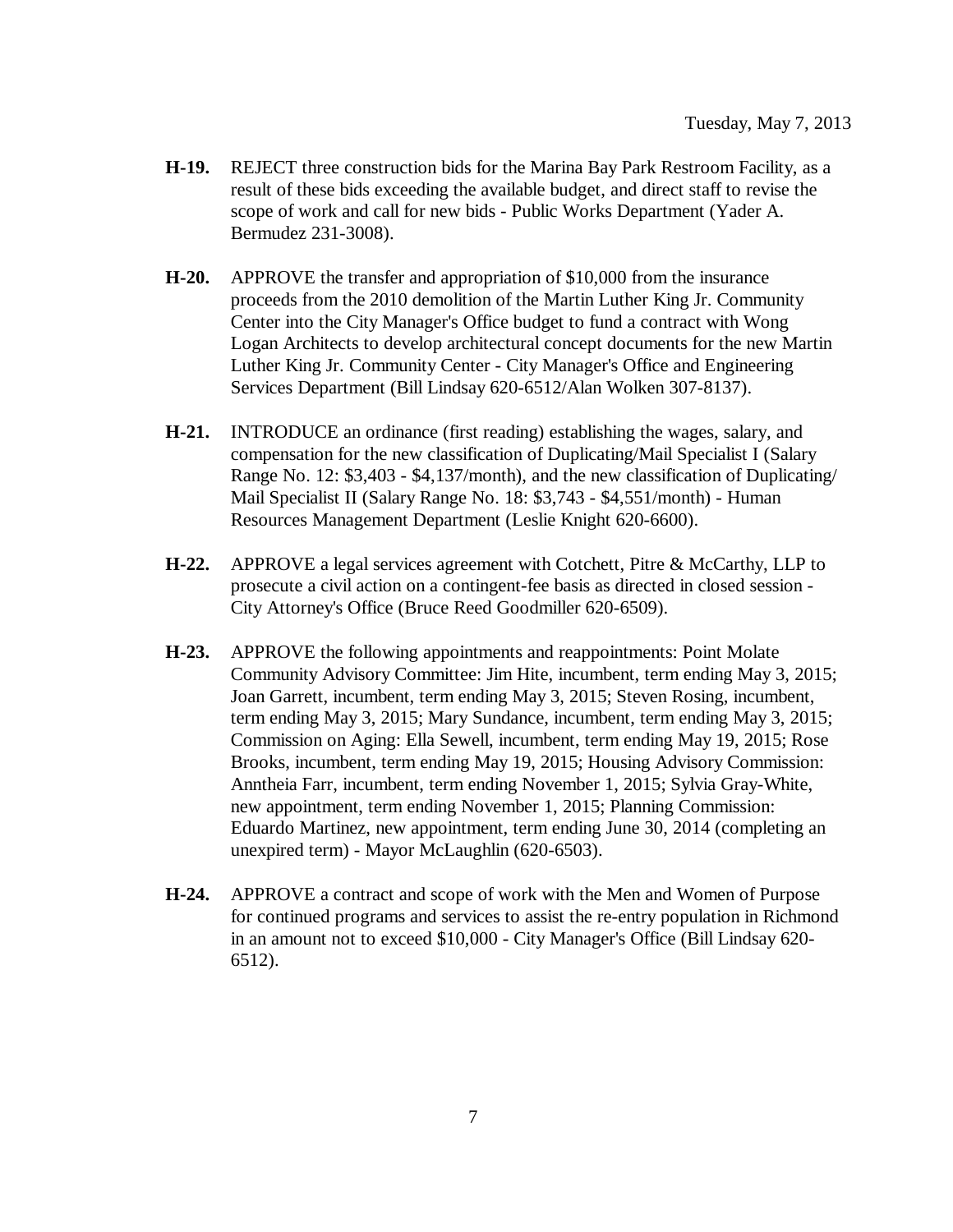### **I. RESOLUTIONS**

- **I-1.** ADOPT a resolution regarding the US California Safety Board recommendations to the City of Richmond regarding Refinery Safety - Mayor McLaughlin (620- 6503), Councilmembers Butt (236-7435) and Beckles (620-6568).
- **I-2.** ADOPT a resolution declaring it a policy of the City of Richmond to not invest in fossil fuel companies, and urging the board and management of the City's pension funds to divest from publicly-traded fossil fuel companies - Mayor McLaughlin (620-6503), Councilmembers Butt (236-7435) and Beckles (620-6568).
- **I-3.** ADOPT a resolution in support of the proposed study of wBART: A BART or alternative rail extension in West Contra Costa County - Councilmember Butt (236-7435).

### **J. PUBLIC HEARINGS**

**J-1.** CONDUCT a public hearing and consider an appeal by Barry and Su Thysell of the Design Review Board's denial for a Design Review Permit (PLN12-108) to construct a new  $\pm 2,750$  SF single-family residence with an attached  $\pm 600$  SF second dwelling unit at 5900 Tehama Avenue - Planning and Building Services Department (Richard Mitchell 620-6706) **- (Will not be heard before 8 p.m.)**

#### **K. COUNCIL AS A WHOLE**

- **K-1.** DISCUSS and consider supporting community efforts to establish The Pride & Purpose Promise Scholarship Fund and direct staff to allocate funds in the amount of \$280,000 from the 2012-13 fiscal year to fund the program for two years - Councilmembers Myrick (620-6861) and Rogers (857-5725).
- **K-2.** CONSIDER a ban of alcohol billboards near schools in Richmond Councilmembers Rogers (857-5725), Beckles (620-6568), and Myrick (620- 6861).
- **K-3.** RECEIVE an update from the Port Director regarding port business development activities being undertaken in China, and other efforts to expand business opportunities for the Port of Richmond, and provide policy direction as appropriate - Councilmembers Bates and Myrick (620-6861).

### **L. REPORTS OF OFFICERS: STANDING COMMITTEE REPORTS, REFERRALS TO STAFF, AND GENERAL REPORTS (INCLUDING AB 1234 REPORTS)**